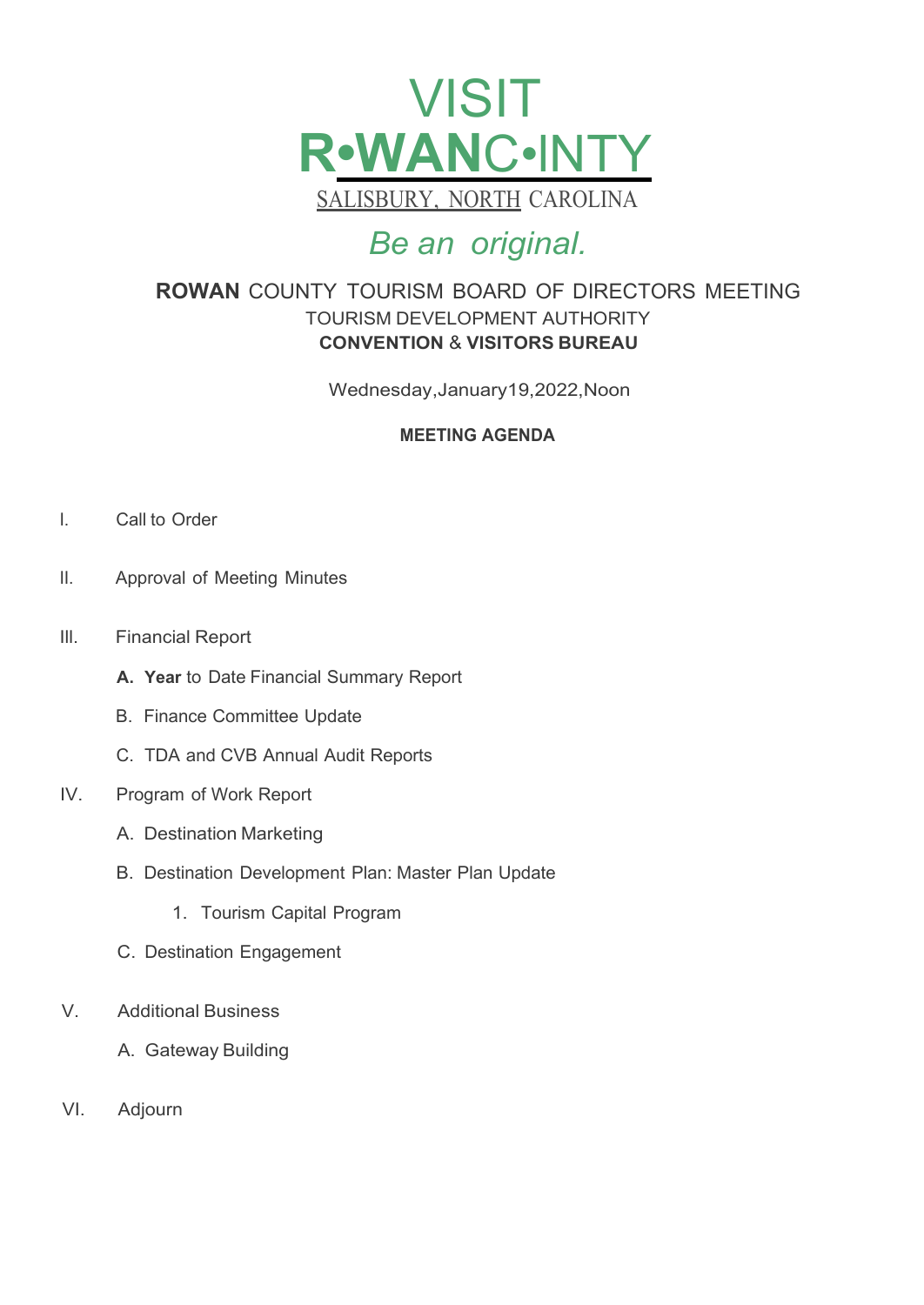

# *Be an original.*

### **ROWAN COUNTY TOURISM BOARD OF DIRECTORS MEETING** - **Virtual**

Wednesday, December 15, 2021: 12:00 pm

#### **BOARD MEETING MINUTES**

**Board Members Attending:** Don Bringle, John Ketner, Stephen Kidd, Sada Troutman, Craig Pierce, Michelle Patterson, Karen Alexander

**Not Attending:** Vivian Hopkins, Krista Osterweil, Cyndi Greenwood,

**TOA Staff:** James Meacham, Sarah Michalec, Tara Furr

#### **RCTDA Call to Order**

Meacham called the RCTDA to order at 12:00pm.

#### **Approval of the Minutes**

Motion: Craig Pierce made the motion for approval of the November 2021 minutes. Second: John Ketner Motion: Approved

#### **Organizational** & **Financial Update**

Meacham gave an organizational update wrapping up where the organization finished up November 30, 2021. Meacham reported revenue on an accrual basis fiscal year to date from occupancy taxes equals \$523,920 and are \$65,000 ahead of the 2021-22 budget projections. October 2021 occupancy tax collections were 50% higher than October 2020. October 2021 occupancy taxes came in around \$115,000 and 15% ahead of budget.

Meacham reported Total Current Assets of \$632,522 an increase of \$4,253 from 10-31-2021. Accounts Receivables equaled \$219,171 consisting of October and November occupancy taxes. Cash on hand as of 10-31-21 equaled \$423,485 a decrease of \$10,135 from 10-30-21 with Total assets of \$3,485,033 as of 11-30-21. Meacham briefly reviewed the full financials year to date noting that expenses are in line with where they should be in terms of the program. Meacham stated that the Budget & Finance Committee will meet sometime in January to review the financial data and decide what actions might need to take for the best possible financial position of the organization. Any recommended actions will be brought back to the board consideration.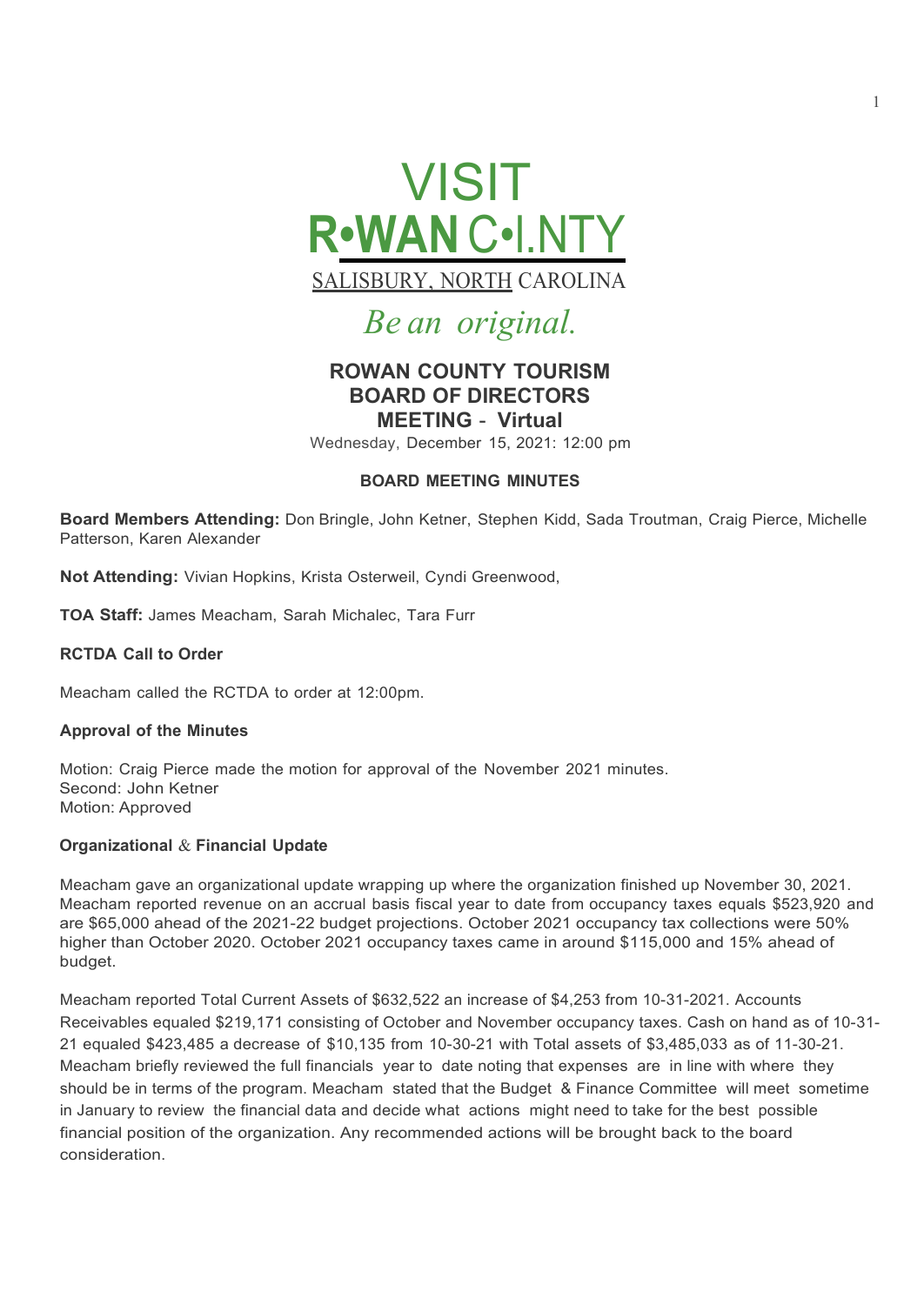#### **Destination Marketing Report**

Michalec reported for digital in November 2021 the email newsletter focused on holiday activities and Polar Express. The website saw 2020-21 users and pageviews well ahead of pre-pandemic totals. Year to date Michalec stated that 2019, saw 160,000 users and as of today the total is 181,000 users. In 2019, there were 340,000 page views as of today there are 350,000 page views with two weeks left in the month. Michalec said staff is tracking what visitors are going to the website specifically to look for and that is influencing the design of the new site updates.

Michalec reported that Meacham wanted to take a deeper look at where visitors to the website were from. Michalec said that top five states include NC, VA, SC, GA, and Illinois. NC 65%, VA 7% SC, and GA 5% and 3% from Illinois. Cities and town data showed Charlotte 14%, Salisbury 11%, Concord 4%, Raleigh 4%, Atlanta 3%. Furr noted that pre-Covid there was a great deal of marketing in those areas.

Michalec reported that social media engagement is also up above pre-pandemic figures. Social media in November concentrated on events such as Winterfest, Lighting of the fall fires, and Trees of Hope. Total digital impact for 2020-21 engagement is 464,000 and in reach very close to 3 million.

Furr said that Polar Express is doing well but packages and room nights are behind pre-pandemic figures. Meacham said NCTM is expecting 66,000 ticket sales.

Furr reported that trolleys continue to run for private events with 52 total rentals year to date.

Furr updated the board on the partnership with the new photographer recommended by Chandler Thinks and the photoshoot. Furr said the shoot was phenomenal with a three-day shoot crammed full of sites. There were multiple shoots over three days at Patterson Farm, Lake Corriher, Cherry Treesort, the Bell Tower Green Park, Downtown Salisbury, Eagle Pointe, Lighting of the Fall Fires at Gold Hill Village, Dunns Mountain, Sloan Park, and the Festival of Lights in Kannapolis. Staff was very impressed with the photographer. Furr showed the board some examples of the photo shots of the various sites.

#### **Additional Business**

Meacham reported that staff will start working on updating the 10-year Tourism Master Plan this spring and will be bringing new information to the board over the next six-months.

Meacham reported the landscaping work around the RailWalk has started. Meacham reported that pricing has been received for Phase II of the City Wayfinding Signage system. The City system which is ready to go staff **will** be filing through the EDA to try to secure grant funds for that project. Buzz Bizzell has begun work on the initial process of a draft for countywide signage system design and cost estimates.

Meacham said in follow-up to the conversation about the Bell Tower Park funding request from earlier in 2021. Meacham said that the TOA will work with Park much like the relationship with the Cannon Ballers, which includes marketing and sponsorship support for events, packaging events and more much like the standard marketing support offered to other community tourism partners as opposed to funds for maintaining facilities. Meacham said that staff will follow-up with Park representatives after the holidays to communicate that tourism will support park programming and marketing efforts.

The meeting adjourned at 1 pm. Respectfully submitted. Lesley Pullium **SRCVB**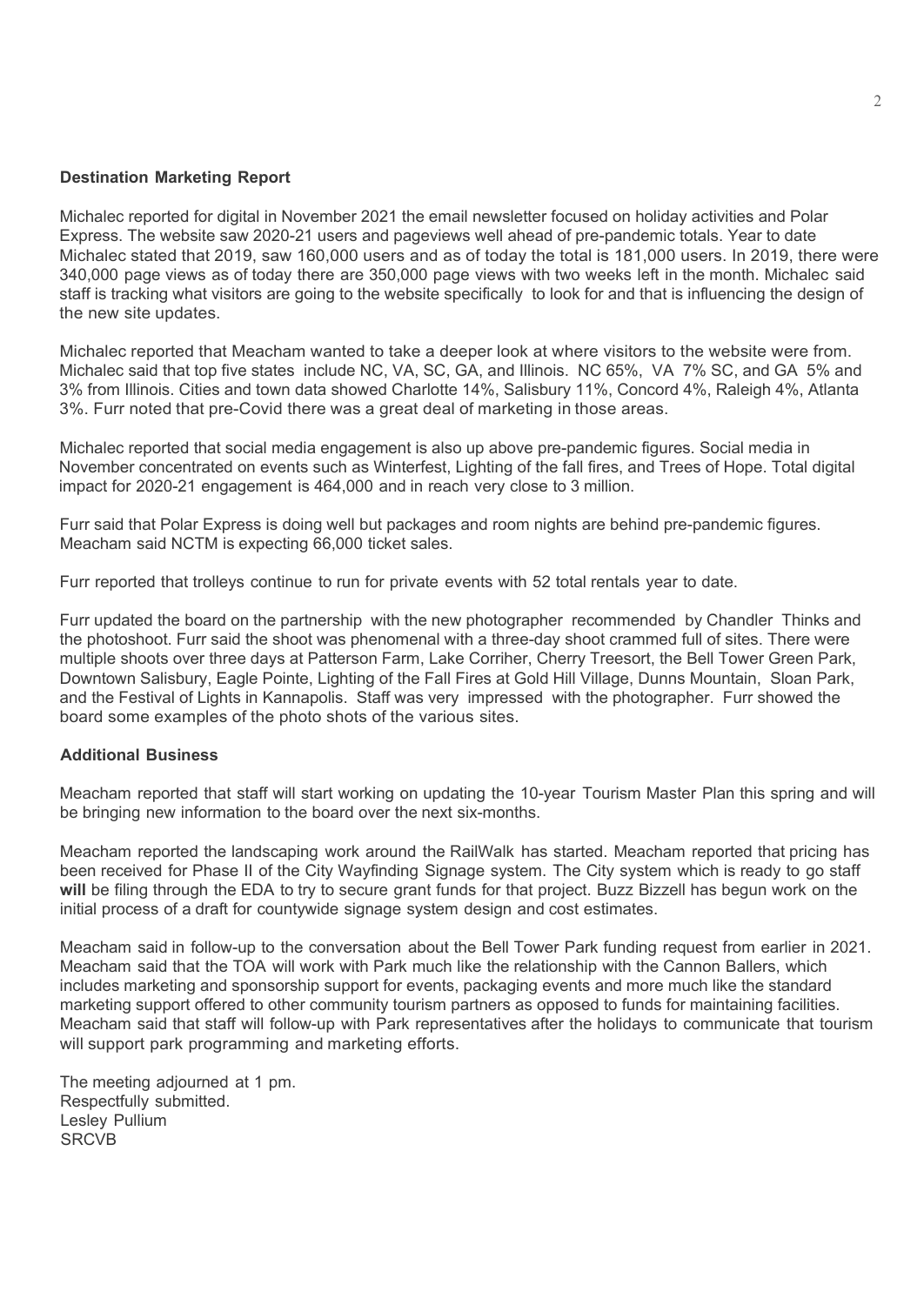

SALISBURY, NORTH CAROLINA

## *Be an original.*

## **FINANCIAL SUMMARY REPORT AS OF 12-31-2021**

#### **Report Date: January 14, 2022**

**\*The Tourism Authority utlllzes modified accrual-based accounting** In **accordance with GASB. Year to date expenses typically** run **about 6 weeks ahead of year-to-date revenues.** \*

#### **Fiscal Year 2021-2022 Statement of Activities: Highlights as of 12-31-2021**

- Occupancy tax revenue as of 12-31-21 on an accrual basis for fiscal year 2021-22 equaled \$609,607 and is 31.8% ahead of the 2021-22 initial budget projections.
	- o Additional occupancy tax revenues above budget are being placed in operating reserves as adopted by the Board.
	- o November 2021 occupancy tax collections were 69.7% higher than November 2020, were 4.7% higher than November 2019 and 29.3% ahead of budget projections.
	- o November 2021 occupancy taxes were the highest monthly collection on record for the month of November eclipsing the previous November record set in 2019.
	- o December occupancy taxes are projected to come in at \$95,000 and 38% ahead of budget projections
- Fiscal Year to Date revenue is ahead of expenses by \$176,259 as of 12-31-21, the net income is driven by the Board setting aside ARPA funds for reserves, and growth in occupancy tax revenues.
- COVID relief ARPA grants as approved by the Board in the amount of \$152,483 were distributed in December
- A combination of the grant distributions approved by the Board, holiday marketing campaigns and three payroll cycles in December resulted in a net loss for the month of \$179,233, with \$152,483 coming form the COVID relief grants.

#### **Balance Sheet: Summary as of 11--30-2021**

- Total Current Assets equaled \$454,027 a decrease of \$178,495 from 11-30-21; with \$152,483 coming from the COVID grant program disbursements.
- Accounts Receivables equaled \$193,413 consisting of November and December acc. taxes.
- Cash on hand as of 12-31-21 equaled \$260,613 a decrease of \$152,737 from 11-30-21.
- Total assets equaled \$3,306,538 as of 12-31-21.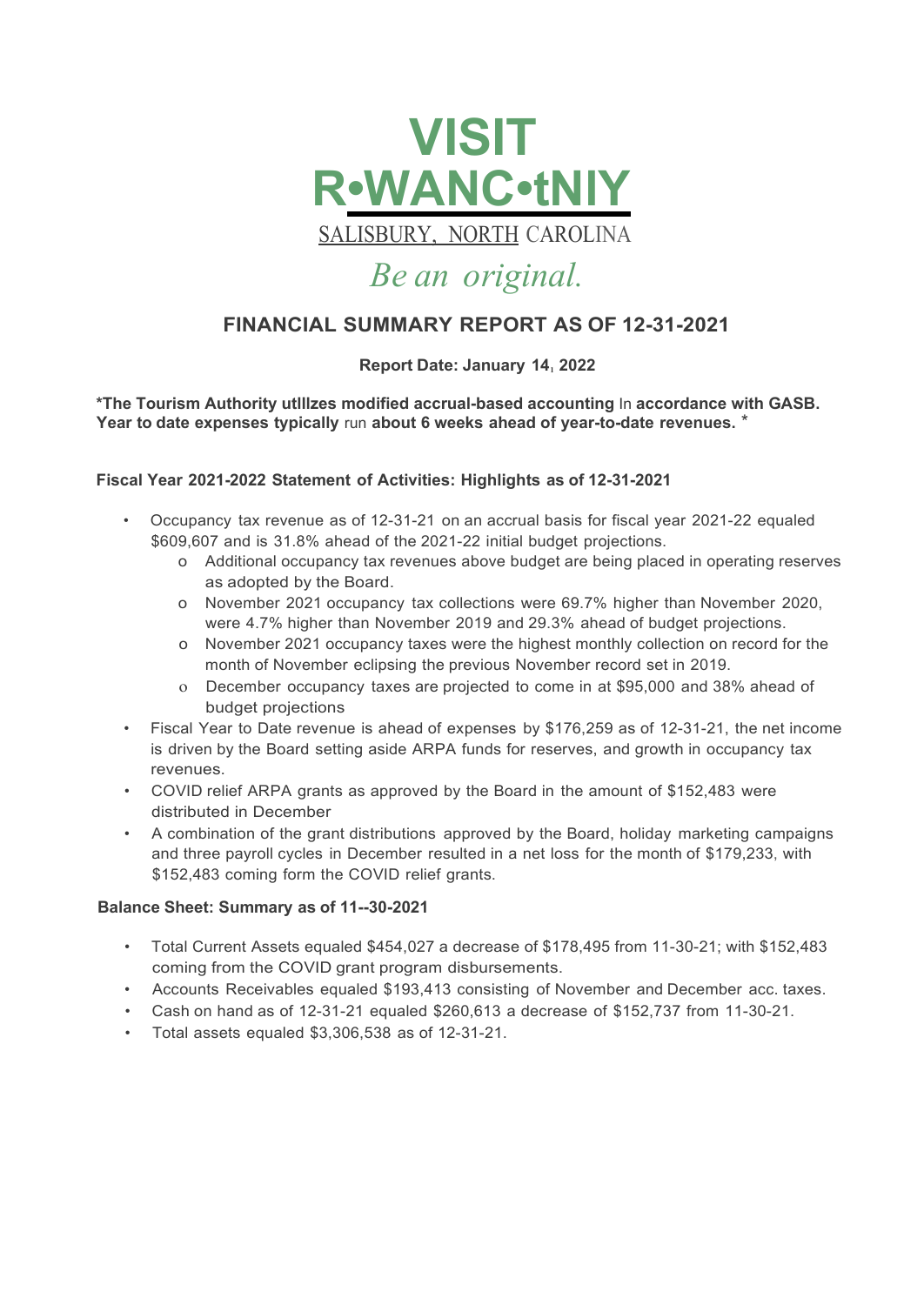| <b>MONTH</b>             | <b>FY17-18</b> | FY18-19                        | %CHNG      | <b>FY19-20</b> | %CHNG           | FY20-21    | %CHNG    | FY21-22      | %CHNG |
|--------------------------|----------------|--------------------------------|------------|----------------|-----------------|------------|----------|--------------|-------|
| July                     | 72,999.06      | 82,827.79                      | 13.5%      | 85,062.04      | 2.7%            | 61,737.08  | $-27.4%$ | 105,514.79   | 70.9% |
| August                   | 76,010.73      | 84,227.53                      | 10.8%      | 87,388.13      | 3.8%            | 66,399.96  | $-24.0%$ | 99,851.17    | 50.4% |
| September                | 74,220.99      | 88,060.74                      | 18.6%      | 89,694.58      | 1.9%            | 78,562.08  | $-12.4%$ | 100,792.04   | 28.3% |
| <b>Quarter Total</b>     | 223,230.78     | 255,116.06                     | 14.3%      | 262, 144. 75   | 2.8%            | 206,699.12 | $-21.2%$ | 306,158.00   | 48.1% |
| October                  | 92,286.61      | 101,229.40                     | 9.7%       | 113,427.41     | 12.0%           | 76,794.51  | $-32.3%$ | 115,324.55   | 50.2% |
| November                 | 79,174.98      | 84,418.19                      | 6.6%       | 97,848.24      | 15.9%           | 60,357.00  | $-38.3%$ | 102,438.16   | 69.7% |
| December                 | 68,584.25      | 74,894.47                      | 9.2%       | 79,686.64      | 6.4%            | 64,749.41  | $-18.7%$ |              |       |
| <b>Quarter Total</b>     | 240,045.84     | 260,542.06                     | 8.5%       | 290,962.29     | 11.7%           | 201,900.92 | $-30.6%$ | 217,762.71   |       |
| January                  | 64,114.21      | 72,190.74                      | 12.6%      | 80,100.88      | 11.0%           | 56,291.87  | $-29.7%$ |              |       |
| February                 | 68,703.79      | 74,900.88                      | 9.0%       | 87,894.99      | 17.3%           | 62,049.03  | $-29.4%$ |              |       |
| March                    | 84,759.62      | 93,890.99                      | 10.8%      | 62,149.01      | $-33.8%$        | 84,372.26  | 35.8%    |              |       |
| <b>Quarter Total</b>     | 217,577.62     | 240,982.61                     | 10.8%      | 230, 144.88    | $-4.5%$         | 202,713.16 | $-11.9%$ |              |       |
| April                    | 92,168.35      | 97,300.73                      | 5.6%       | 39,870.97      | $-59.0%$        | 90,628.43  | 127.3%   |              |       |
| May                      | 89,394.40      | 92,104.89                      | 3.0%       | 50,585.59      | $-45.1%$        | 97,167.69  | 92.1%    |              |       |
| June                     | 85,776.47      | 92,254.88                      | 7.6%       | 56,142.85      | $-39.1%$        | 102,792.30 | 83.1%    |              |       |
| <b>Quarter Total</b>     | 267,339.22     | 281,660.50                     | 5.4%       | 146,599.41     | $-48.0%$        | 290,588.42 | 98.2%    |              |       |
|                          |                |                                |            |                |                 |            |          |              |       |
| <b>Adjmts Penalities</b> |                |                                |            |                |                 |            |          |              |       |
| <b>Penalities</b>        |                |                                |            |                |                 |            |          |              |       |
| Year Total               |                | $$948,193.46$ \\$ 1,038,301.23 | $9.5\%$ \$ | 929,851.33     | $-10.40$ /a $$$ | 901,901.62 | $-3.0\%$ | \$523,920.71 |       |

**Rowan County Occupancy Tax Receipts Collected (GROSS)**

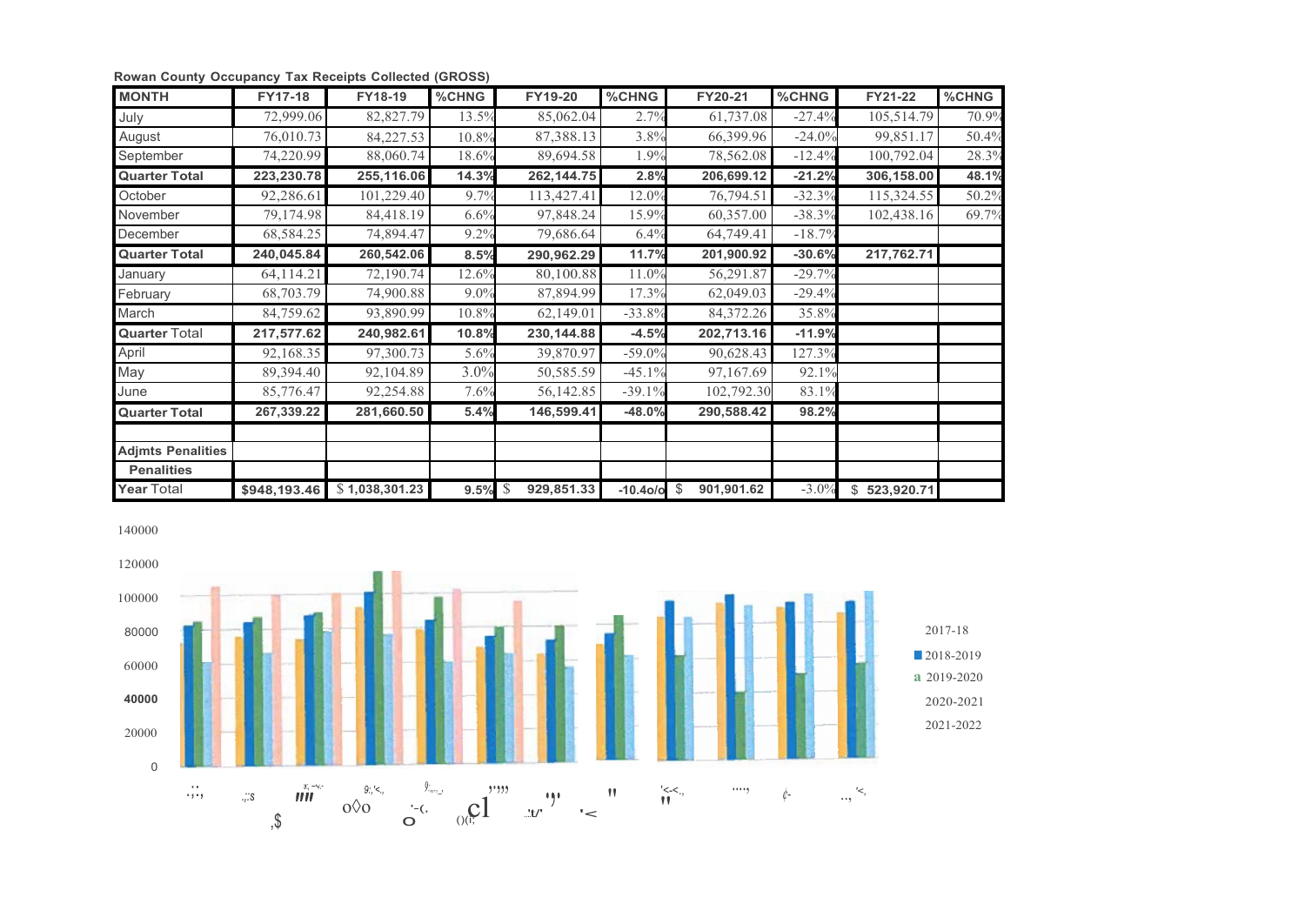Accrual **Basis**

|                                                                                                                                                                                                                                 | Dec 31, 21                                                                                                     |
|---------------------------------------------------------------------------------------------------------------------------------------------------------------------------------------------------------------------------------|----------------------------------------------------------------------------------------------------------------|
| <b>ASSETS</b><br><b>Current Assets</b><br>Checking/Savings                                                                                                                                                                      |                                                                                                                |
| 1052 · F&M Bank-Operating 9224<br>1020 · Petty cash<br>1050 · First Bank checking #0436<br>1065 · NC Capital Mgmt Trust<br>1070 · First Bank MM account-4509                                                                    | 33,756.65<br>16.83<br>10,805.81<br>25,005.44<br>191,028.50                                                     |
| <b>Total Checking/Savings</b>                                                                                                                                                                                                   | 260,613.23                                                                                                     |
| <b>Accounts Receivable</b><br>1201 · Accounts Receivable                                                                                                                                                                        | <u>193,413.78</u>                                                                                              |
| <b>Total Accounts Receivable</b>                                                                                                                                                                                                | <u>193,413.78</u>                                                                                              |
| <b>Total Current Assets</b>                                                                                                                                                                                                     | 454,027.01                                                                                                     |
| <b>Fixed Assets</b><br>1503 · RAILWALK PAVILION<br>1601 · Land<br>1500 · Building<br>1605 · Computers<br>1510 • Furniture & fixtures<br>$1515 \cdot$ Office equipment<br>1516 · Trolley cars<br>1990 · Accumulated depreciation | 506,594.36<br>250,604.00<br>2,098,436.00<br>13,223.52<br>51,529.00<br>23,278.13<br>319,880.00<br>$-425,370.81$ |
| <b>Total Fixed Assets</b>                                                                                                                                                                                                       | 2,838,174.20                                                                                                   |
| <b>Other Assets</b><br>1900 · Pension Asset                                                                                                                                                                                     | 14,337.00                                                                                                      |
| <b>Total Other Assets</b>                                                                                                                                                                                                       | 14,337.00                                                                                                      |
| <b>TOTAL ASSETS</b>                                                                                                                                                                                                             | 3,306,638.21                                                                                                   |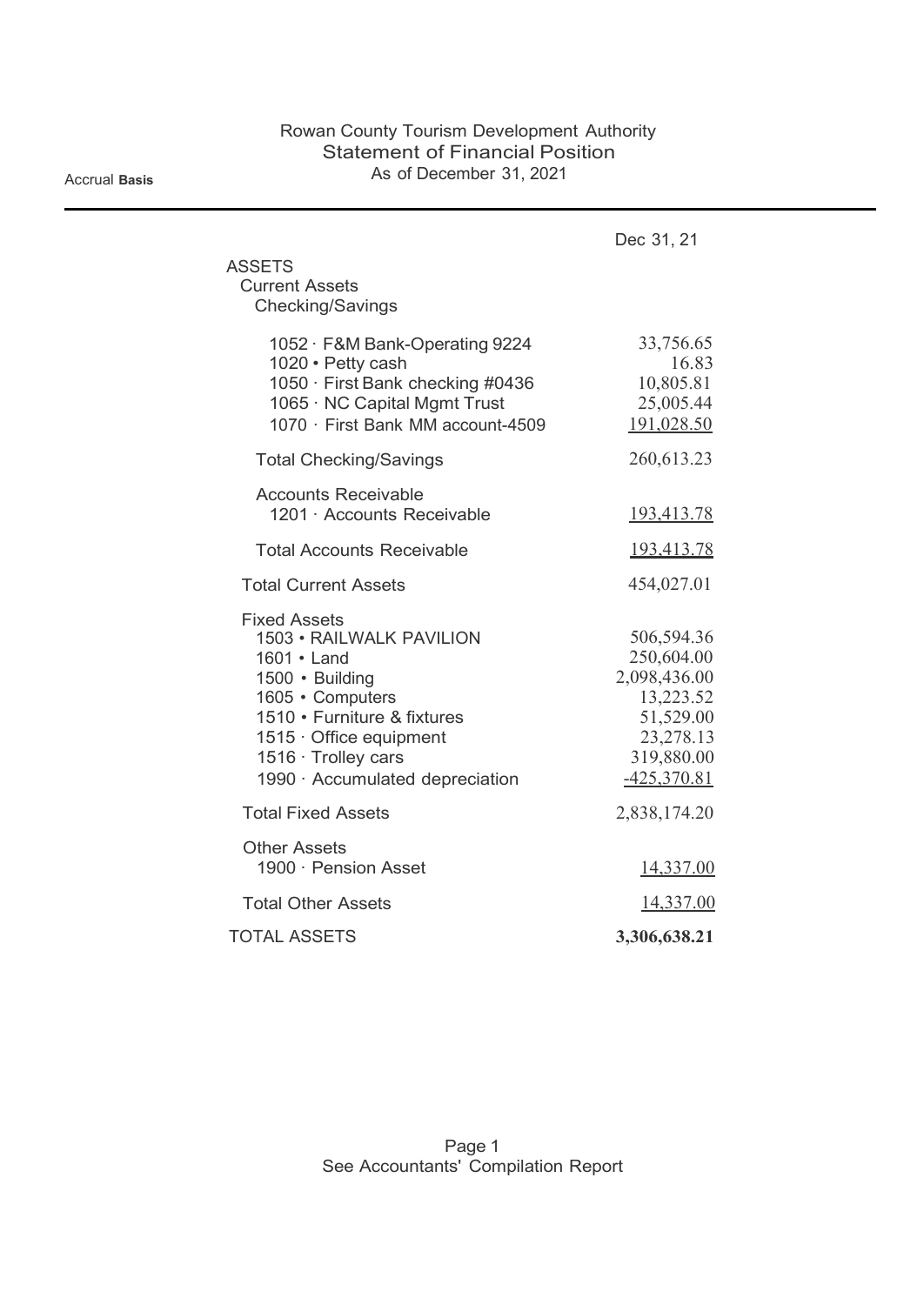Accrual Basis

| <b>LIABILITIES &amp; EQUITY</b><br><b>Liabilities</b><br><b>Current Liabilities</b><br><b>Other Current Liabilities</b>                                                                      | Dec 31, 21                                                                       |
|----------------------------------------------------------------------------------------------------------------------------------------------------------------------------------------------|----------------------------------------------------------------------------------|
| 234 · 457b Withholdings<br>2039 · United Way<br>2033 · State withholding payable<br>2035 · Retirement withholding<br>2100 · Payroll Liabilities                                              | 357.69<br>$-800.00$<br>341.00<br>486.38<br>2,311.95                              |
| <b>Total Other Current Liabilities</b>                                                                                                                                                       | 2,697.02                                                                         |
| <b>Total Current Liabilities</b>                                                                                                                                                             | 2,697.02                                                                         |
| Long Term Liabilities<br>2700 · Pension Deferrals<br>2500 • Compensated Absences                                                                                                             | 16,932.00<br>12,590.38                                                           |
| <b>Total Long Term Liabilities</b>                                                                                                                                                           | 29,522.38                                                                        |
| <b>Total Liabilities</b>                                                                                                                                                                     | 32,219.40                                                                        |
| Equity<br>3075 · Current yr reclass Asset/Liab<br>3050 · Investment in fixed assets<br>$3100 \cdot$ Fund balance<br>3105 • Restricted Fund Balance<br>3900 • Retained Earnings<br>Net Income | 350,000.00<br>2,488,174.00<br>180,436.14<br>79,555.00<br>$-105.92$<br>176,259.59 |
| <b>Total Equity</b>                                                                                                                                                                          | 3,274,318.81                                                                     |
| <b>TOTAL LIABILITIES &amp; EQUITY</b>                                                                                                                                                        | 3,306,538.21                                                                     |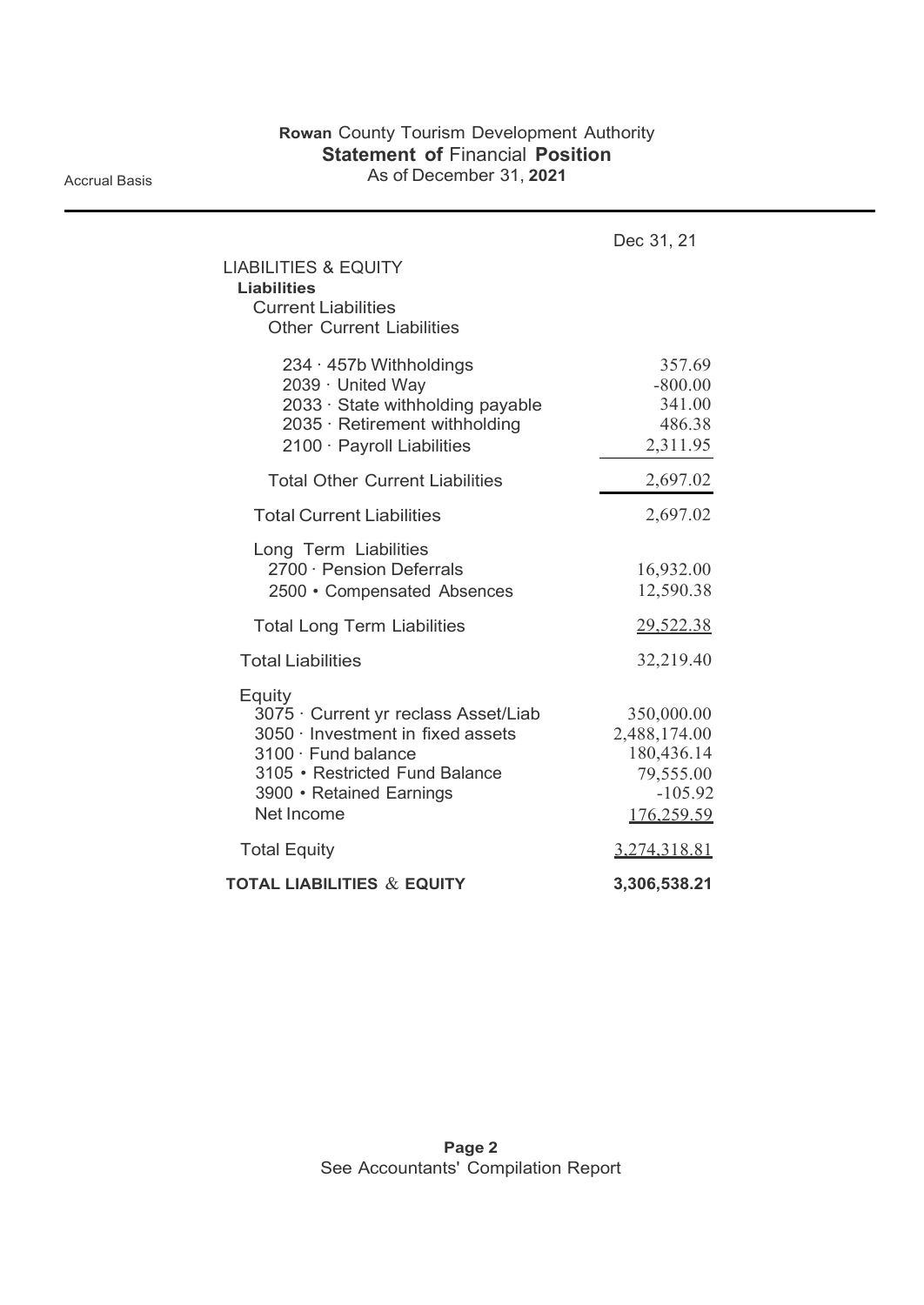#### Rowan County Tourism Development Authority Statement of Activities December 2021

Accrual **Basis**

Dec 21 Jul • Dec 21 Ordinary Income/Expense **Gross Profit** 6600 • Gateway Building Expenses 24,888.57 81,487.54 Total 60002 • Operations & Administration 24,722.91 108,807.42 Total Expense 312,372.10 1,186,935.22 Net Ordinary Income 2012 179,233.08 176,259.59 Net Income -179,233.08 176,259.59 Income 4350 • Tourism ARP Funding 32,466.33 627,466.33 627,466.33 627,466.33 4070 • Misc and Ticket Sales 16.06 110.12 4060 • Holiday Caravan Parade 4,195.00 56,860.00<br>4010 • Occupancy taxes 88,413.78 609,607.78 4010 • Occupancy taxes 4000 • Trolley Operations **900.00** 15,351.80 4300 • Gateway Building Revenue 7,147.85 47,798.78<br>4025 • Partner Services 6.000.00 6.000.00 4025 • Partner Services 6,000 6,000 6,000 6,000 6,000 6,000 6,000 6,000 6,000 6,000 6,000 6,000 6,000 6,000 6,000 6,000 6,000 6,000 6,000 6,000 6,000 6,000 6,000 6,000 6,000 6,000 6,000 6,000 6,000 6,000 6,000 6,000 6,000 Total Income 133,139.02 1,363,194.81 133,139.02 1,363,194.81 Expense 6001 • ARP Grants 152,483.32 152,483.32 6501 • Tourlsm Capital Projects 5,200.00 373,087.50 6510 • Holiday Caravan Parade Expense 12,194.08 48,380.00 60001 · Marketing & Visitor Services 6135 • Salisbury-Rowan eve 106,084.80 496,465.33 6140 • Destination Mktg Programs/Ser  $0.00$  3,500.00 6465 • Trolley 2,351.73 6165 • Marketing Supplies & Equipment 0.00 0.00 115.92 6070 • Miscellaneous 369.00 1,744.00 :rotal 60001 · Marketing & Visitor Services 107,771.79 504,176.98 60002 • Operations & Administration 6010 • RCTDA Operations Staff 8,106.07 15,259.93 6025 • Payroll taxes and unemployment 575.14 1,123.82 6030 • Retirement 1,441.47 6020 • Health Benefits **-101.43** -202.86 6040 • Worker's comp Insurance 0.00 459.00 6105 • Professional Services 517.12 9,238.52

> Page 6 See Accountants' Compilation Report